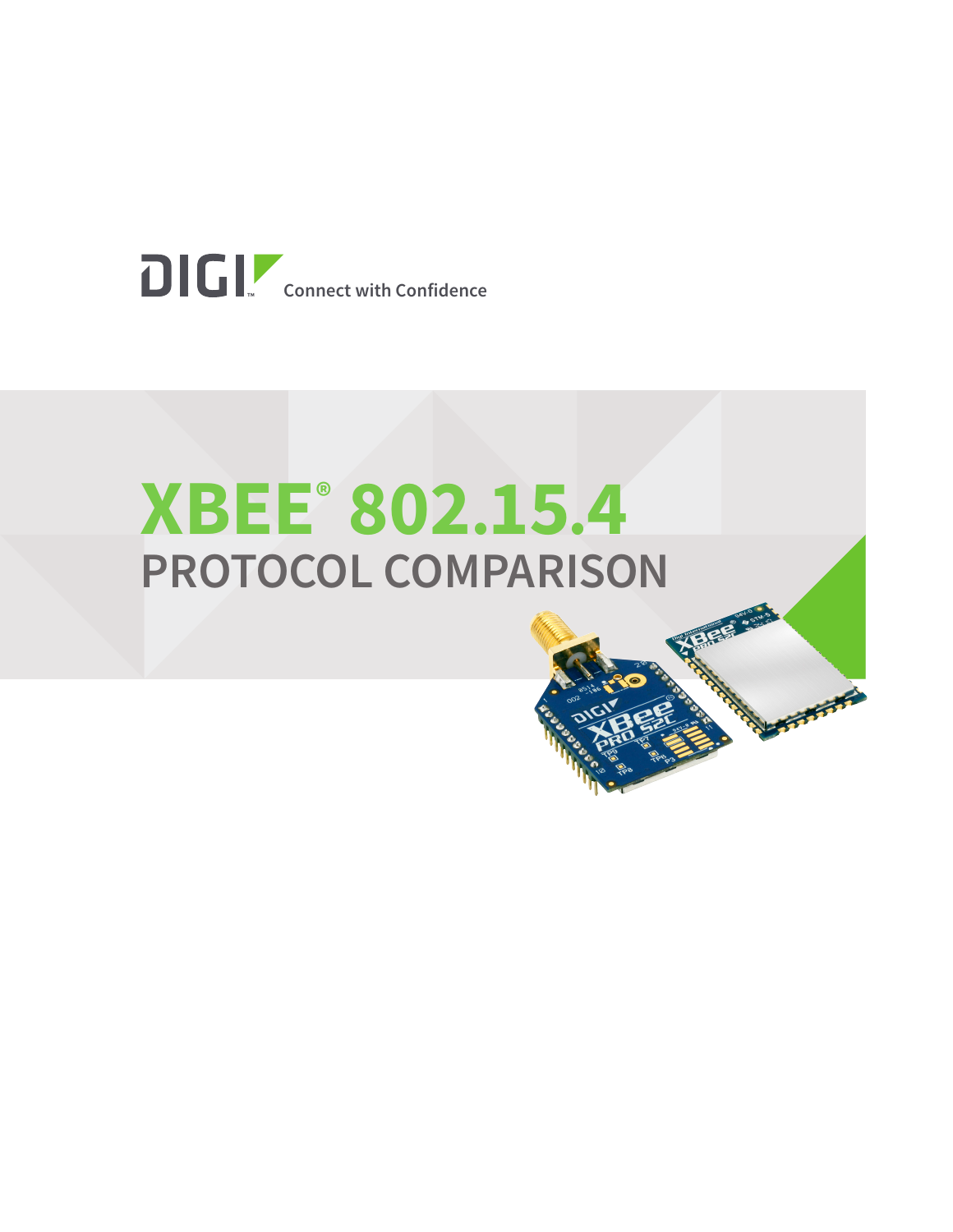

# **Abstract**

Creating wireless networks can be done using a variety of RF protocols. Some protocols are proprietary to individual vendors, others are industry standards. This Technical Brief will explore the ZigBee® protocol industry standard for data transmission, and the Institute for Electrical and Electronics Engineers (IEEE) 802.15.4 protocol upon which it was built.

We will also touch on Wi-Fi® and Bluetooth®. We will define the frequencies used, the bandwidth occupied, and networking features unique to these protocols. We will also briefly dwell on coexistence strategies.

## 802.15.4

802.15.4 is a standard for wireless communication by the IEEE. The IEEE is a technical professional association that has numerous standards to promote growth and interoperability of existing and emerging technologies. IEEE has published the standards that define communication in areas such as the Internet, PC peripherals, industrial communication and wireless technology. For example, the IEEE 802.11 (Wi-Fi) standard defines communication for wireless LAN, and 802.16 defines communication for broadband wireless Metropolitan Area Networks.

While both wireless standards address higher bandwidth Internet access applications, 802.15.4 was developed with lower data rate, simple connectivity and battery application in mind. The 802.15.4 standard specifies that communication can occur in the 868-868.8 MHz, the 902-928 MHz or the 2.400-2.4835 GHz Industrial Scientific and Medical (ISM) bands. While any of these bands can technically be used by 802.15.4 devices, the 2.4 GHz band is more popular as it is open in most of the countries worldwide. The 868 MHz band is specified primarily for European use, whereas the 902-928 MHz band can only be used in the United States, Canada and a few other countries and territories that accept the FCC regulations.

The 802.15.4 standard specifies that communication should occur in 5 MHz channels ranging from 2.405 to 2.480 GHz. While the standard specifies 5 MHz channels, only approximately 2 MHz of the channel is consumed with the occupied bandwidth.

In the 2.4 GHz band, a maximum over-the-air data rate of 250 kbps is specified, but due to the overhead of the protocol the actual theoretical maximum data rate is approximately half of that.

### **Contents**

| <b>Abstract</b>                                                         |
|-------------------------------------------------------------------------|
|                                                                         |
| ZigBee 4                                                                |
| <b>Alternative</b><br><b>Considerations:</b><br>Wi-Fi and<br>Bluetooth5 |
|                                                                         |
| Bluetooth 5                                                             |
| Interference-Or,<br>Who Turned on the<br>Microwave Oven?6               |
| A New Era of Flexibility 7                                              |
| Conclusion 7                                                            |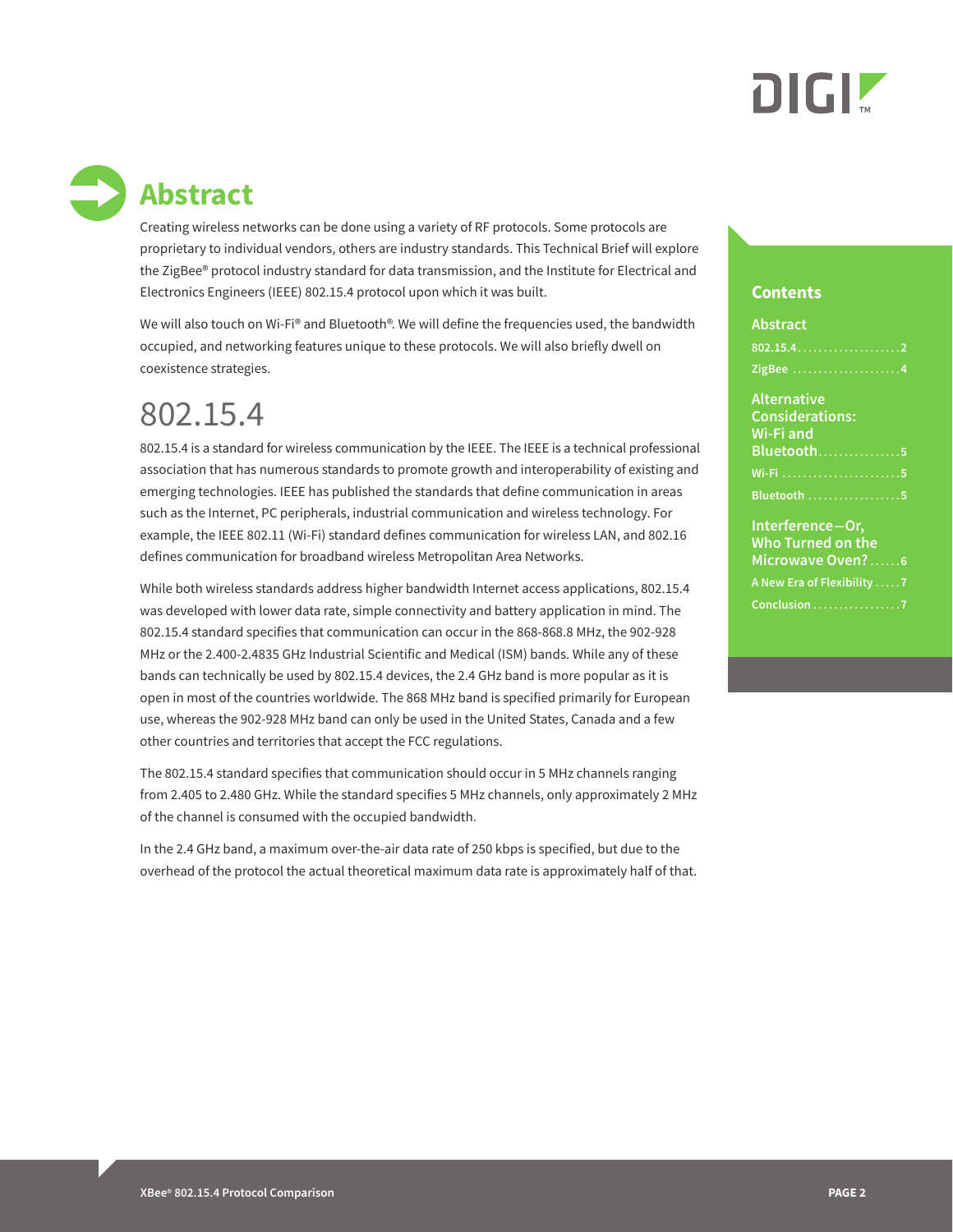

For interference immunity, 802.15.4 specifies the use of Direct Sequence Spread Spectrum (DSSS) and uses an Offset Quadrature Phase Shift Keying (O-QPSK) with half-sine pulse shaping to modulate

> **FIGURE 1 Channels at the spacing specified by 802.15.4.**

Digi's XBee® 802.15.4 family of radios can be set up to operate in a point-to-point, point-tomultipoint or a peer-to-peer configuration. This is often referred to as a Star Network. See figure below.

While standard 802.15.4 always requires a coordinator, the Digi 801.15.4 radios are set up so that a coordinator is not required, making these modules fast and simple to get a wireless network up and running.



### **FIGURE 2**

**The 802.15.4 standard allows for communication in a point-to-point or a point-tomultipoint configuration.**

The 802.15.4 protocol forms the basis for many protocols such as ZigBee, 6LowPan, DigiMesh® and Thread. That is, these protocols are designed to rest on top of the 802.15.4 stack. Also it is very useful in enabling protocols such as Modbus® protocol and SCADA systems which were built on a wired technology called RS-485 which is a bus enabled communication system. 802.15.4 lends itself readily to this concept being able to do a multicast out and yet have the heavy data loads handled by the more reliable unicast when responding to—as an example—a Modbus request.

802.15.4 is commonly used in lighting, digital signage, industrial automation, and simple/fast networking where the leaner of code of the 802.15.4 protocol means that the network is faster—it has more bandwidth and less latency than the protocols that are built on top of the 802.15.4 stack such as ZigBee and DigiMesh. While devices using the 802.15.4 protocol may not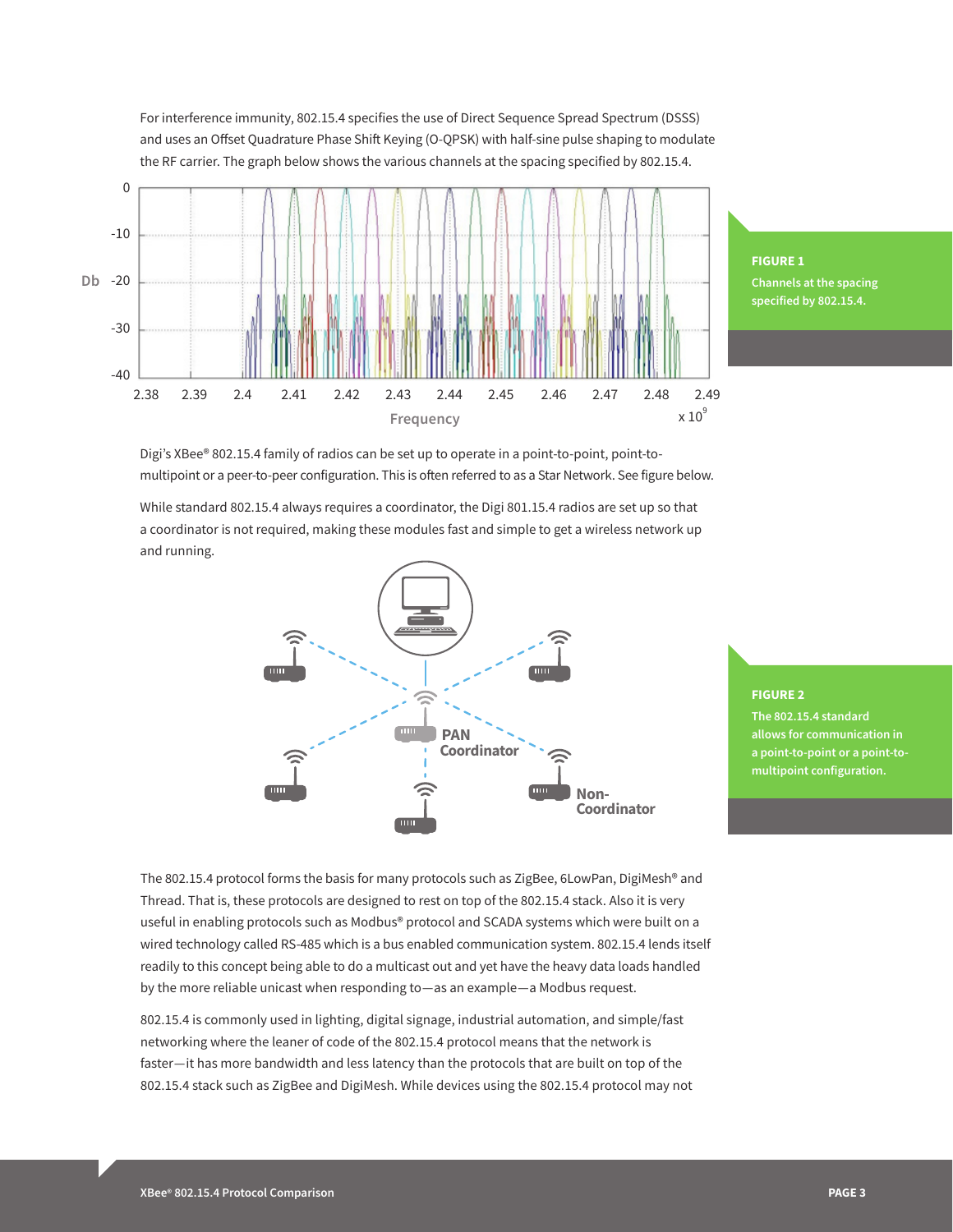be able to hop messages from node to node such as ZigBee devices can do, the latency differences and greater bandwidth make 802.15.4 the prime choice for applications that do not require meshing to hop around RF obstacles or extend the area that the wireless network covers.

Specifically, Digi 802.15.4 is very simple to configure so that time to configure and deploy is minimal using Digi's AT or API command set.

Another 802.15.4 based protocol is ZigBee, which is similar in many ways to 802.15.4, but also has some key differences.

## ZigBee

ZigBee is an open, global wireless standard developed to address the unique needs of low-cost, low-power wireless M2M networks.

The ZigBee protocol was created and ratified by member companies of the ZigBee Alliance. More than 300 leading semiconductor manufacturers, technology firms, OEMs and service companies comprise the ZigBee Alliance membership. The ZigBee protocol was designed to provide an easy-to-use wireless data solution characterized by secure, reliable wireless network architectures.

In comparison to basic 802.15.4, ZigBee is a higher latency, lower bandwidth, asynchronous protocol that uses the 802.15.4 standard as a baseline and adds additional routing and networking functionality. Since the ZigBee protocol uses the 802.15.4 standard to define the PHY and MAC layers, the frequency, signal bandwidth and modulation techniques are identical.

The ZigBee protocol is designed to add mesh networking to the underlying 802.15.4 radio. Mesh networking is used in applications where the range between two points may be beyond the range of the two radios located at those points, but intermediate radios are in place that could forward on any messages to and from the desired radios.



**FIGURE 3 ZigBee PRO standard mesh network example.**

As shown in Figure 3 above, suppose we wanted to transmit data from point A to point B, but the distance was too great between the points. The message could be transmitted through point C and a few other radios to reach the destination. Therefore, this multi-hopping capability allows the network to maximize range while also allowing a meshing capability.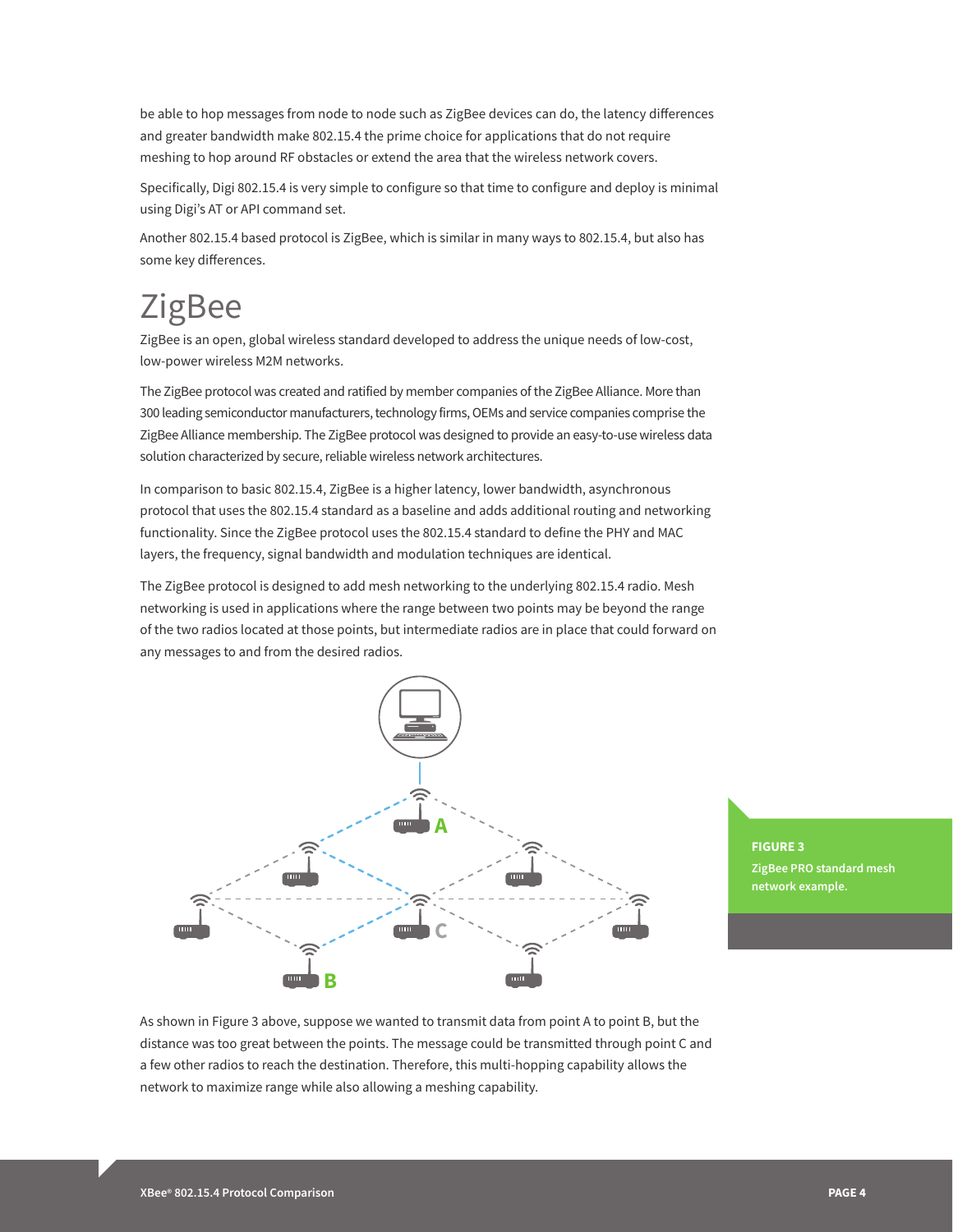With meshing, packets are broadcast across the network to multiple radios and paths, so that if a radio were removed or unable to communicate for some reason (like interference or a blocked signal caused by an obstacle) a new path would be used to route messages. This route redundancy makes the network more robust and reliable which can be a major advantage in certain situations.

The ZigBee protocol enables broad-based deployment of wireless networks with low-cost, low-power solutions. It provides the ability to run for years on inexpensive batteries for a host of monitoring and control applications. Smart energy/smart grid, Automatic Meter Reading (AMR), lighting controls, building automation systems, tank monitoring, HVAC control, medical devices and retail applications are just some of the many spaces where ZigBee technology is making significant advancements.

While the versatility of the ZigBee protocol can be a great advantage, it can introduce unnecessary complications due to different node roles, routing tables, retries and acknowledgments, etc. If all that is needed is a simple point-to-point connection, a basic 802.15.4 radio or a sub-GHz radio with more range may be the better choice.

## **Alternative Considerations: Wi-Fi and Bluetooth**

### Wi-Fi

Wi-Fi is another popular open standard in the 2.4 GHz arena, based on the IEEE 802.11 standard.

Utilizing wide 22 MHz bands in the 2.4 GHz frequency range, Wi-Fi uses its massive bandwidth to achieve very fast data rates. When compared to the smaller, more intense energy of 802.15.4 channels, Wi-Fi spreads all over the spectrum making coexistence with 802.15.4 and Bluetooth difficult.

This bandwidth capability however makes Wi-Fi the wireless connection of choice for many of today's general networking needs in the home or workplace for things like larger data files, images or video streaming. Wi-Fi is typically easy to setup and provides standard security features. In addition, because of its open standard, Wi-Fi also has a wide range of interoperability with other devices.

Wi-Fi moving all this data is power-intensive as mentioned earlier, which means it is not good for battery-powered applications since it usually requires a wired power source. In addition, it is not capable of meshing; connectivity is limited to wherever the gateway or access point can reach, typically a few hundred feet.

## Bluetooth

Bluetooth is another popular open standard that is growing significantly. Conceived in 1994 as the wireless replacement for RS-232, a very short-range wired serial communication protocol, Bluetooth has evolved to connect just about any device you can think of to your PC, laptop or smartphone. Bluetooth uses the same 2.4 GHz frequency range as is used by 802.15.4 and Wi-Fi. Bluetooth packetizes the data and transmits each packet on one of 79 designated Bluetooth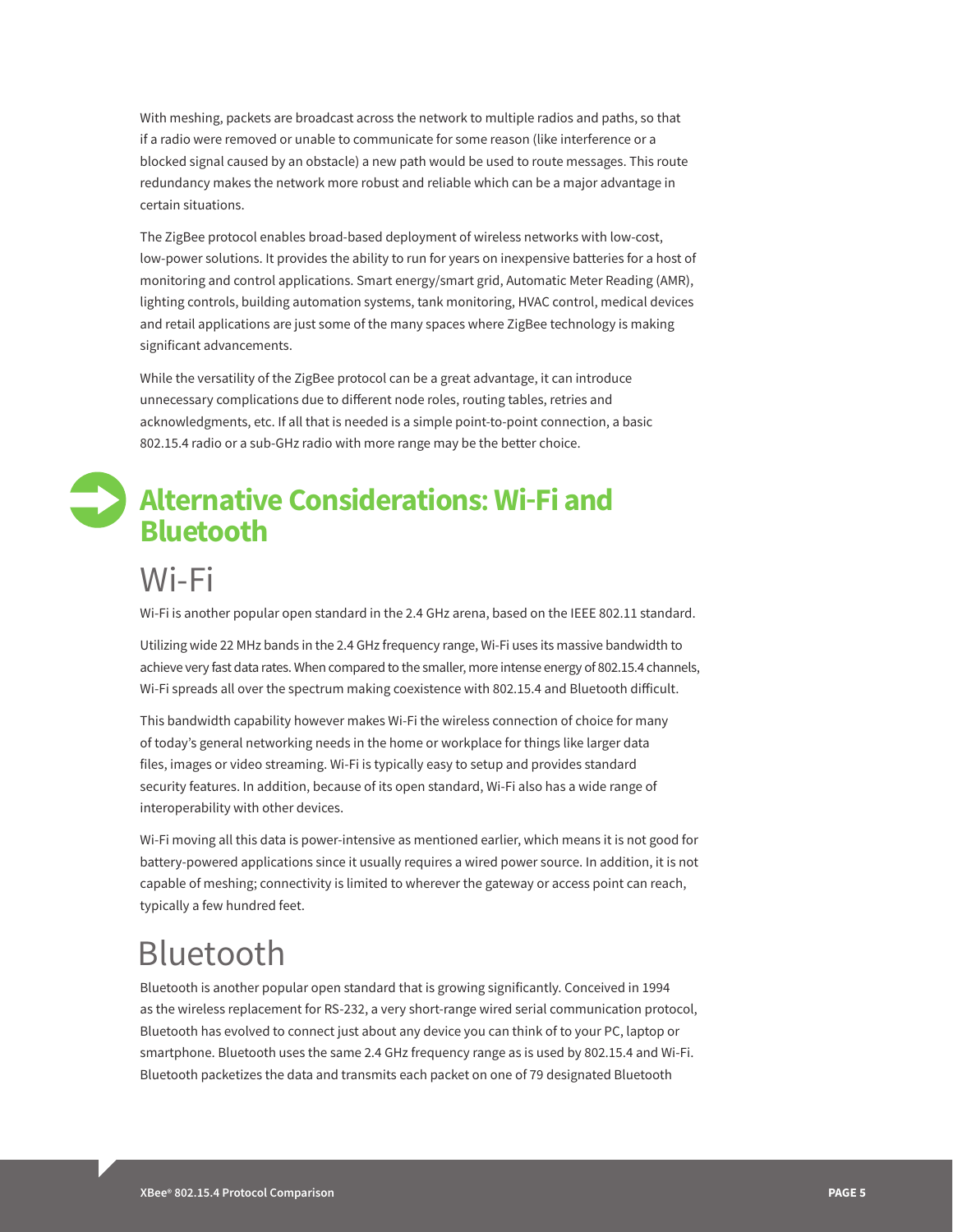channels. Each channel has a bandwidth of 1 MHz, typically performing 800 hops per second, with Adaptive Frequency-Hopping (AFH) enabled. Bluetooth low energy uses 2 MHz spacing, which accommodates 40 channels. When encountering interference, Bluetooth simply hops to a new band and resends.

The major advantage of Bluetooth is its low power consumption relative to its decent bandwidth capabilities, especially the Bluetooth Low Energy (BLE) version of the spec that has recently emerged. This makes the technology very useful for mobile devices and wearables. Similar to Wi-Fi in its ease of use, and very low cost, the simple point-to point connectivity and relatively decent bandwidth has also helped make the technology ubiquitous today.

While the standard continues to evolve, it has its drawbacks. Lower in power than Wi-Fi, its bandwidth still consumes enough power to make battery operation limited. In addition its range is limited to usually a few meters in practical use. While the standard has announced plans to support mesh in the future, which will help its range and scale, due to its architecture it will still be limited when compared to alternatives, like ZigBee or even Thread. Its security is also very limited today, making it unsafe for critical infrastructure.

### **Interference—Or, Who Turned on the Microwave Oven?**

One of the major issues of RF is interference—both intentional and unintentional. Wi-Fi, Bluetooth, 802.15.4 and Microwave ovens all reside in the same frequency range and are typically installed in the same physical area. Proper selection of the bands of operation for Wi-Fi and 802.15.4 can allow those two protocols to coexist.

Notice in Figure 4 below that some 802.15.4 channels are in the clear if the Wi-Fi network is set up with non-interfering channels.



### **FIGURE 4**

*Courtesy the International* 

Bluetooth also uses the same spectrum as Wi-Fi, but uses Frequency-Hopping Spread Spectrum (FHSS) for interference immunity.

To defend against interference from other technologies, Wi-Fi slows down and tries again. Bluetooth just hops away and 802.15.4 based protocols are simply patient and persistent.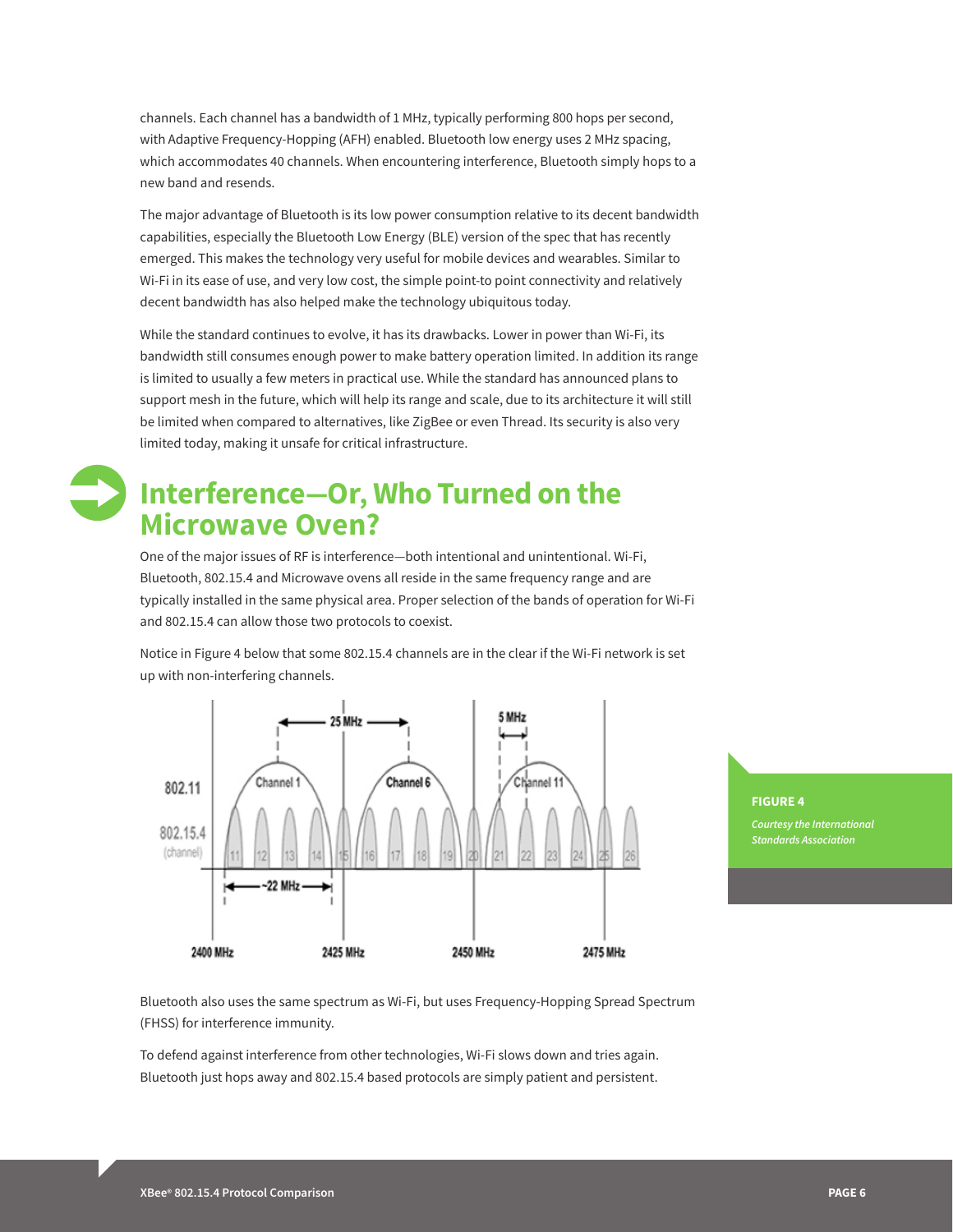Other types of interference such as the microwave in the lunch room next door, which is operating in the same 2.4 GHz band of your Wi-Fi and 802.15.4 network, can best be solved by making sure that the device is properly maintained and functional.

In a corporate environment it is recommended that an RF site survey be conducted, using appropriate tools such as a frequency spectrum analyzer, by a qualified technician during the planning stage, prior to installation.

## A New Era of Flexibility

The ability of ZigBee to utilize the IEEE 802.15.4 protocol is based on the Open Systems Interconnection model. OSI is a conceptual model that characterizes and standardizes the communication functions of a telecommunication or computing system without regard to their underlying internal structure and technology. The model partitions a communication system into abstraction layers. Thus developers can build on the existing layers that handle such things as the physical interface to the hardware. Progressive layers of abstraction allow the developer to design at a high level of abstraction without worrying about the mundane chip level minutia.

With the new release of the Digi 802.15.4 firmware using S2C hardware, Digi has ushered in a new age of hardware to allow multiple protocols—including 802.15.4, ZigBee and DigiMesh—to be uploaded on a single hardware platform.

This means that if you purchase a basic 802.15.4 module and find that you need a mesh network instead, it is a simple matter to re-flash the firmware with the appropriate firmware solution. The reverse is also true. All too often the lure of a mesh network yields ground to the practicality of the lower latency and higher bandwidth of the 802.15.4 solution.

CONCLUSION<br>If the application strictly needs to communicate serially in a point-to-point or a point-tomultipoint fashion over larger than Bluetooth distances to greater than Wi-Fi distances, then 802.15.4 is your answer. 802.15.4 will be able to handle all the communications between your devices and will be simpler to implement than trying to use a protocol with mesh to accomplish the same goal. 802.15.4 is also faster (reduced latency) and has a wider data bandwidth (more bits per second of your data) than mesh (ZigBee and DigiMesh). If you need to use a mesh networking functionality for range extension via routers or routing the data around RF obstacles, then Digi's new XBee S2C module with 802.15.4 is your answer, as you can re-flash the 802.15.4 to a mesh solution with little effort.